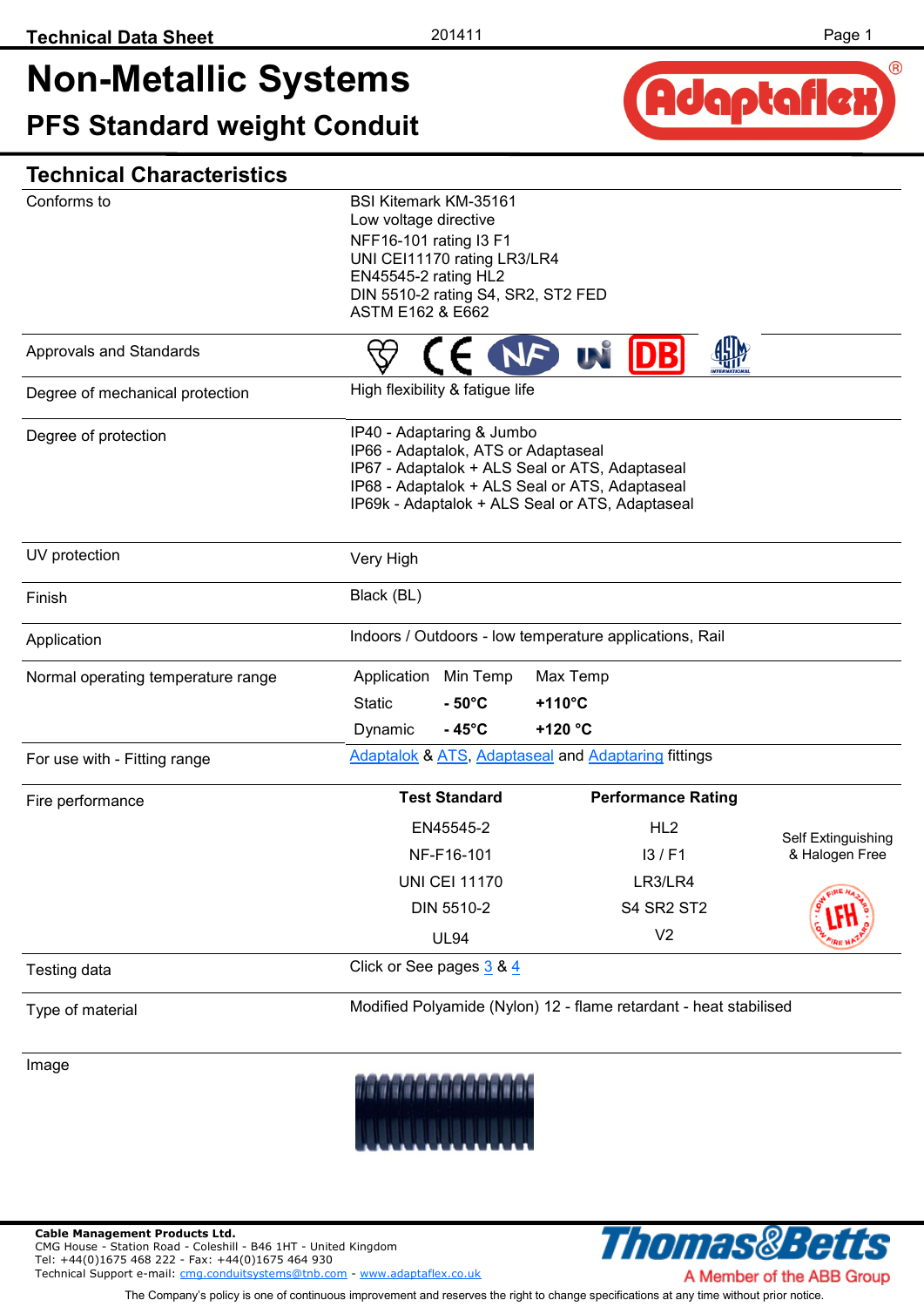Adaptafle

®

## **Non-Metallic Systems PFS Standard weight Conduit**

#### **Technical & Dimensional Data**

|                    | <b>Conduit Size</b>                                                 |                                        |                | <b>Dimensions</b>              |                               |                                |                    |                                |
|--------------------|---------------------------------------------------------------------|----------------------------------------|----------------|--------------------------------|-------------------------------|--------------------------------|--------------------|--------------------------------|
| Part No.           | <b>Nominal</b><br><b>Conduit Size</b>                               | <b>NW</b><br><b>Conduit Size Pitch</b> | <b>Conduit</b> | (A) Outside<br><b>Diameter</b> | (B) Inside<br><b>Diameter</b> | (C) Min. Bend<br><b>Radius</b> | Reel<br>Length (m) | Average<br>Weight<br>(KG/100m) |
| PFFS <sub>10</sub> | 10 <sub>mm</sub>                                                    | 7.5                                    | Fine           | 6.2mm                          | 10.0mm                        | 20                             | 50                 | 1.8                            |
| PFFS13             | 13mm                                                                | 10                                     | Fine           | 13.0 <sub>mm</sub>             | 9.7 <sub>mm</sub>             | 30                             | 50                 | 2.6                            |
| PFFS16             | 16 <sub>mm</sub>                                                    | 13                                     | Fine           | $15.8$ mm                      | 11.5mm                        | 35                             | 50                 | 3.5                            |
| PFCS21             | 21mm                                                                | 17                                     | Coarse         | 21.2mm                         | 15.3mm                        | 40                             | 50                 | 6.8                            |
| PFCS28             | 28mm                                                                | 23                                     | Coarse         | 28.5mm                         | 21.5mm                        | 50                             | 50                 | 12.5                           |
| PFCS34             | 34mm                                                                | 29                                     | Coarse         | 34.5mm                         | 27.5mm                        | 60                             | 25                 | 14.5                           |
| PFCS42             | 42mm                                                                | 36                                     | Coarse         | 42.5mm                         | 35.3mm                        | 65                             | 25                 | 16.3                           |
| PFCS54             | 54 <sub>mm</sub>                                                    | 48                                     | Coarse         | 54.5mm                         | 46.4mm                        | 75                             | 25                 | 23.0                           |
|                    | To order quote part number, colour & reel length, e.g PFCS21/BL/50M |                                        |                |                                |                               |                                |                    |                                |





A Member of the ABB Group The Company's policy is one of continuous improvement and reserves the right to change specifications at any time without prior notice.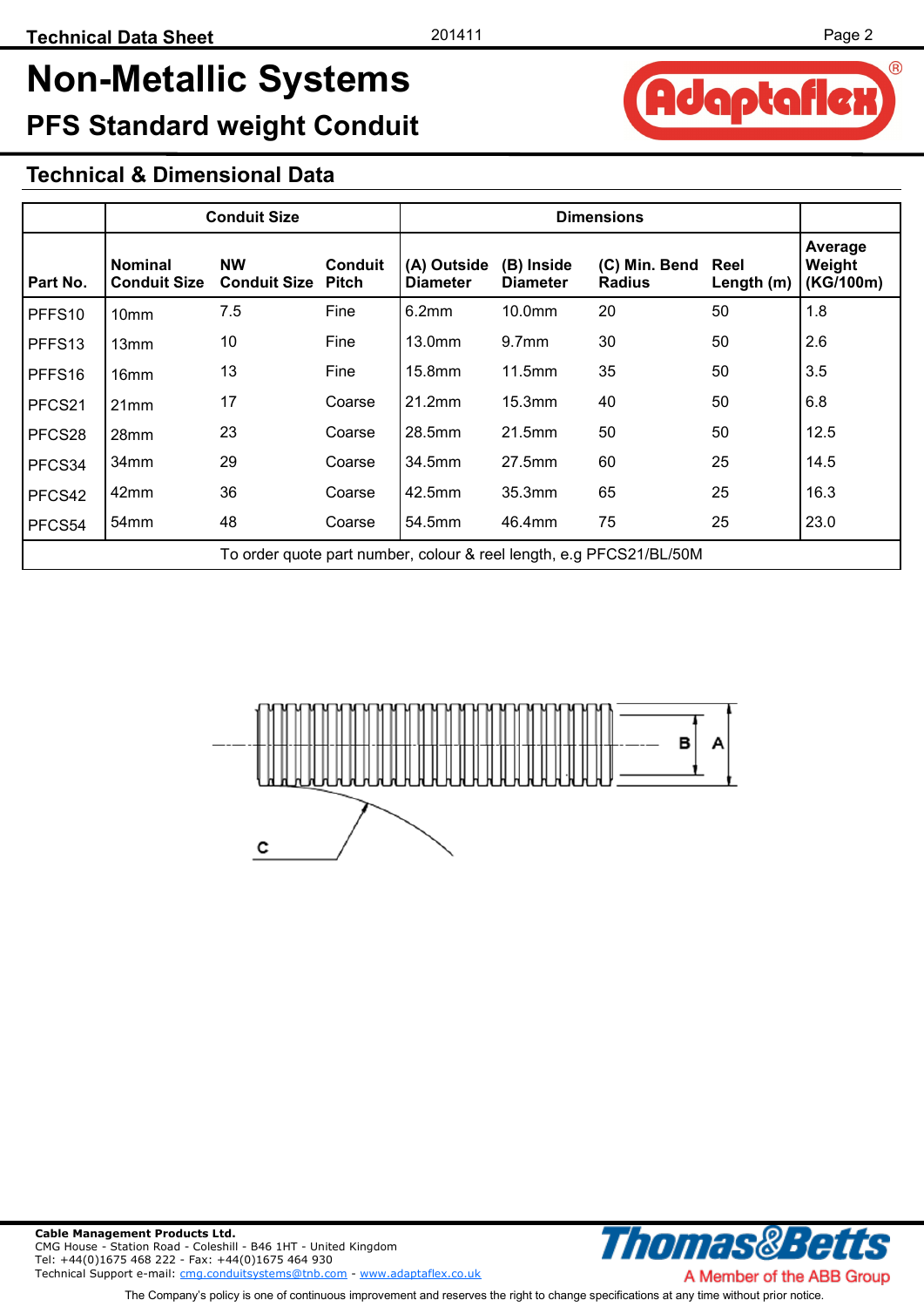Adaptaflex

# <span id="page-2-0"></span>**Non-Metallic Systems**

**PFS Standard weight Conduit** 

### **BS EN 61386 Classification**

|            | <b>Fitting</b> | Compression | Impact | Min<br>temp | Max<br>temp | bending | electrical | IP<br>solids | IP<br>water | <b>Corrosion</b> | <b>Tensile</b> | Non-flame<br>Propogating | Suspended<br>load |
|------------|----------------|-------------|--------|-------------|-------------|---------|------------|--------------|-------------|------------------|----------------|--------------------------|-------------------|
| <b>PFS</b> | <b>ATS</b>     |             |        |             | 4           |         |            | ◠<br>b       |             |                  |                |                          |                   |

#### **Mechanical Properties**

| <b>Test Type</b>            | <b>Methods / Standards</b> | <b>Requirements</b>                   | Value   |
|-----------------------------|----------------------------|---------------------------------------|---------|
| Crush Strength              | <b>IEC61386</b>            | <25% crush >90% recovery              | $>125N$ |
| <b>Tensile Strength</b>     | IEC61386-1                 | Pull off of fitting minimum value     | >100N   |
| Impact Strength $@$ -45 °C  | IEC61386-1                 | No Cracks <20% deformation min value  | >2J     |
| Impact Strength @23 °C      | IEC61386-1                 | No Cracks. <20% deformation min value | >20J    |
| Dynamic Bend radius @-45 °C | IEC61386-23                | 5000 cycles minimum                   | 6xOD    |

#### **Thermal Properties**

| <b>Test Type</b>                         | <b>Methods / Standards</b> | Requirements                             | Value            |
|------------------------------------------|----------------------------|------------------------------------------|------------------|
| Minimum Temp Dynamic                     | <b>IEC61386</b>            | Dynamic 5000 cycles                      | -45 $^{\circ}$ C |
| Minimum Static Temp                      | IEC61386                   | Permanent Use (30,000) Hours             | $-50^{\circ}$ C  |
| Maximum Static / Dynamic Temp   IEC61386 |                            | Permanent Use (30,000) Hours             | $110^{\circ}$ C  |
| Maximum Short Term Temp                  | IEC61386                   | Static & Dynamic 3000 hours, 5000 cycles | $120^{\circ}$ C  |
|                                          |                            |                                          |                  |

#### **Chemical Resistance Chart**

|                            | Astm No.1            | Methyl Bromide<br>Diesel oil              | Sulphur Dioxide (Gas) |
|----------------------------|----------------------|-------------------------------------------|-----------------------|
|                            | Astm No.2            | Diethylamine<br>MEK                       | Sulphuric Acid (10%)  |
| Key:                       | Astm No.3            | Nitric Acid (10%)<br>Ethanol              | Sulphuric Acid (70%)  |
|                            | Acetic Acid (10%)    | Nitric Acid (70%)<br>lEther               | Toluene               |
| Suitable:                  | l Acetone            | Ethylamine<br>Oxalic Acid                 | Transformer Oil       |
|                            | Aluminium Chloride   | Ethylene Glycol<br>Ozone (Gas)            | 1.1.1-Trichloroethane |
| Limited Suitability:<br>L. | lAniline.            | Ethyl Ethanoate<br>IParaffin oil          | Trichloroethylene     |
|                            | Benzaldehyde         | Petrol<br>Freon 32                        | Turpentine            |
| Unsuitable :               | Benzene              | Hydrochloric Acid (10%)<br><b>Phenol</b>  | Vegetable Oil         |
|                            | Carbon tetrachloride | Hydrochloric Acid (36%)<br>∦Sea Water     | Vinyl Acetate         |
| Not Tested:                | Chlorine water       | Hydrogen Peroxide (35%)<br>Silver Nitrate | Water                 |
|                            | Chloroform           | Hydrogen Peroxide (87%)<br><b>Skydrol</b> | <b>White Spirit</b>   |
|                            | Citric Acid          | Sodium Chloride<br>Lactic Acid            | Zinc Chloride         |
|                            | Copper Sulphate      | Lubricating oil<br>Sodium Hydroxide (10%) |                       |
|                            | Cresol               | Sodium Hydroxide (60%)<br>Methanol        |                       |

 The information above is given as a guide only and is based on published technical data and experience. The chemical resistance of the above products is dependant on factors such as chemical exposure, concentration of the chemical and temperature. The above chemicals are valid for a temperature of 23°C. Use of the above table is at the users own discretion and risk. Those using it must satisfy themselves that their application presents no health and safety risks. The end user should assess compatibility with their application and contact Thomas & Betts for further information.

ADHERENCE TO THE CURRENT WIRING REGULATIONS BS7671 OR NEC WIRING REGULATIONS (FOR USA) IS STRONGLY

ADVISED.

MINIMUM BEND RADIUS FOR FLEXING IS DEPENDANT UPON MINIMUM TEMPERATURE, BENDING FREQUENCY AND CHEMICAL ENVIRONMENT.

Thomas&Be

**Cable Management Products Ltd.**  CMG House - Station Road - Coleshill - B46 1HT - United Kingdom Tel: +44(0)1675 468 222 - Fax: +44(0)1675 464 930 Technical Support e-mail: [cmg.conduitsystems@tnb.com](mailto:mailto:cmg.conduitsystems@tnb.com?subject=Data%20Sheet%20-%20Technical%20Support) - [www.adaptaflex.co.uk](http://www.adaptaflex.com)

The Company's policy is one of continuous improvement and reserves the right to change specifications at any time without prior notice.

A Member of the ABB Group